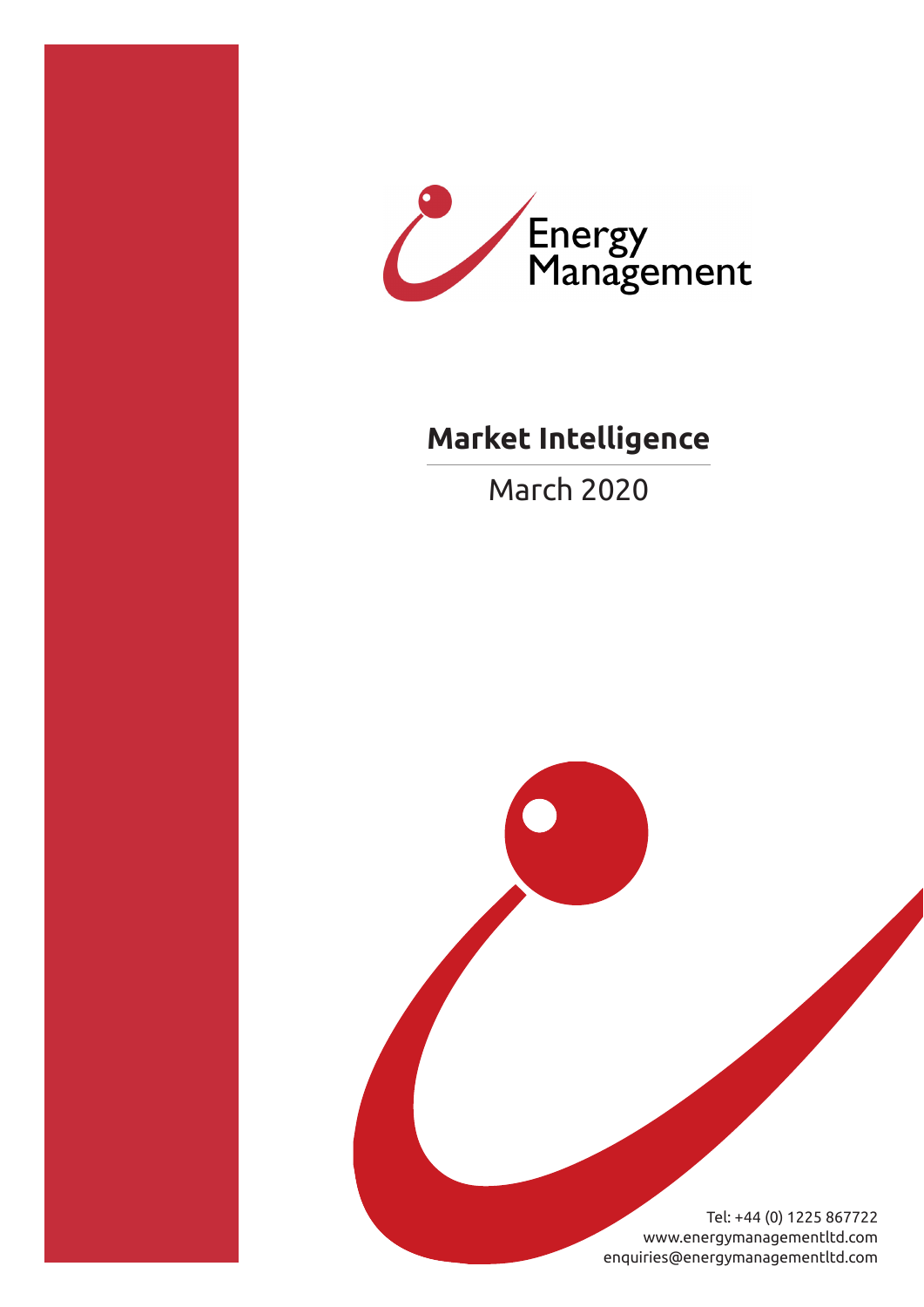

### **GAS REVIEW**

### Gas News

### Oversupply issues

The spread of the coronavirus outside of China led to panic selling across global markets in early March. Short-term prices have remained firm throughout the last fortnight, bolstered by colder weather, whilst forward UK gas prices continued to be pushed higher, due to further oil cuts by OPEC+.

The coronavirus and oversupply issues continue to affect the market, although since the first half of February gas prices have rallied. Storage withdrawals in the early part of last month have helped to meet the increase in demand, with onshore UK storage stocks dropping to their lowest level since last April. We have seen Europewide gas storage sites remain at historically high levels and are now at 61% fullness

compared to 47% this time last year.

Meanwhile, at the start of the month, Saudi Arabia launched plans for the biggest shale gas development outside of the US.

Mid-March saw UK gas prices shrug off a collapse in the oil and financial markets. Prices then became choppy due to constant weather and outage changes.

Coronavirus lockdown measures have resulted in UK gas prices reaching a series of long term lows across all periods. UK North Sea gas and oil field operators say output has been unaffected despite a 40% reduction in the offshore workforce.

LNG cargo deliveries have helped replenish UK LNG storage sites to 65% fullness in recent days.



### Historic NBP Gas Graph

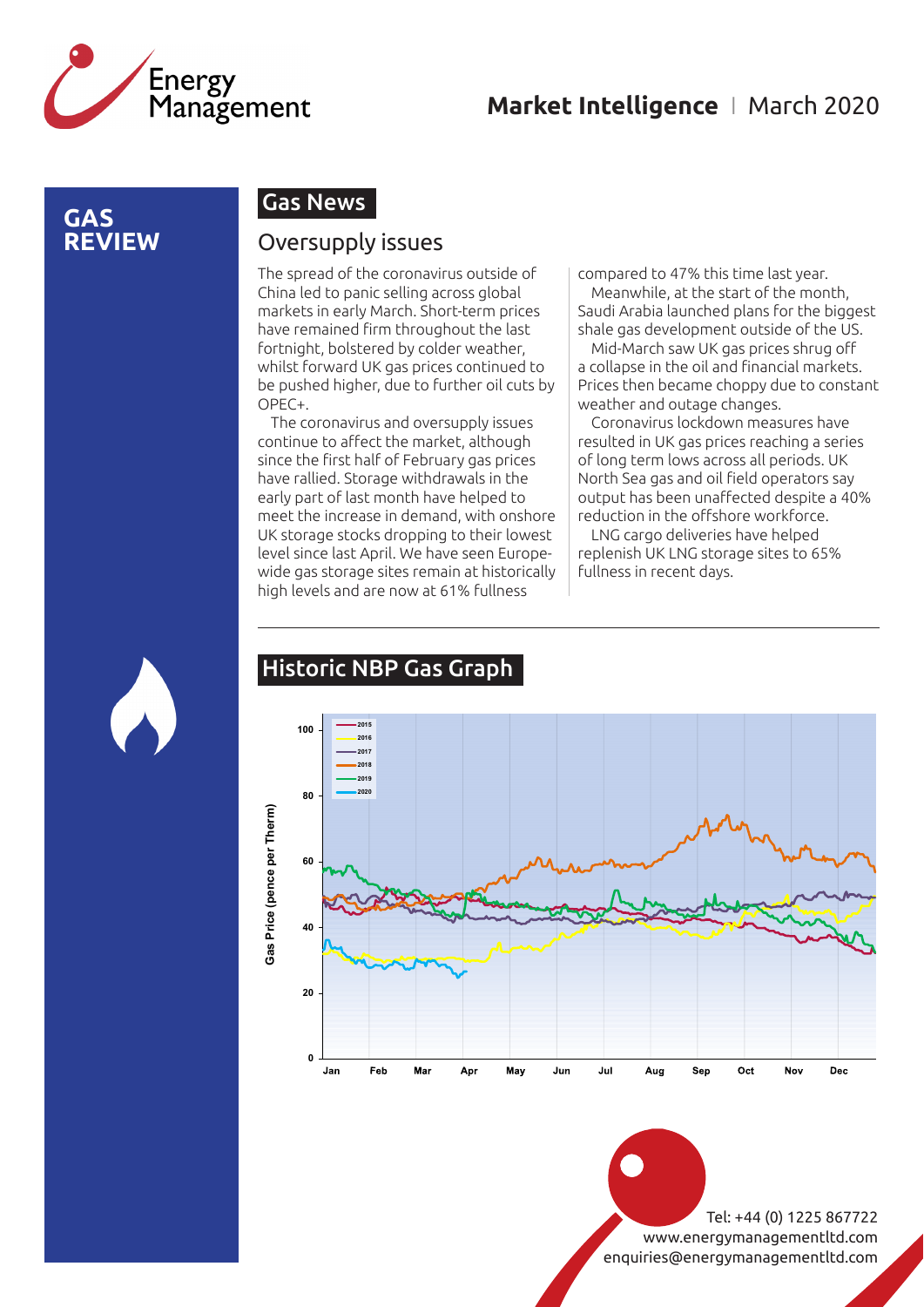![](_page_2_Picture_0.jpeg)

**GAS** 

**REVIEW**

### **Market Intelligence** I March 2020

NBP Gas Prices

02-Mar-20 02-Apr-20 Increase May-20 22.50 16.09 -6.41 Win-20 35.75 31.50 -4.25 **Sum-21** 32.45 28.55 -3.90 Win-21 41.80 38.20 -3.60 Trading date

### Forward NBP Gas Curve

![](_page_2_Figure_5.jpeg)

![](_page_2_Picture_7.jpeg)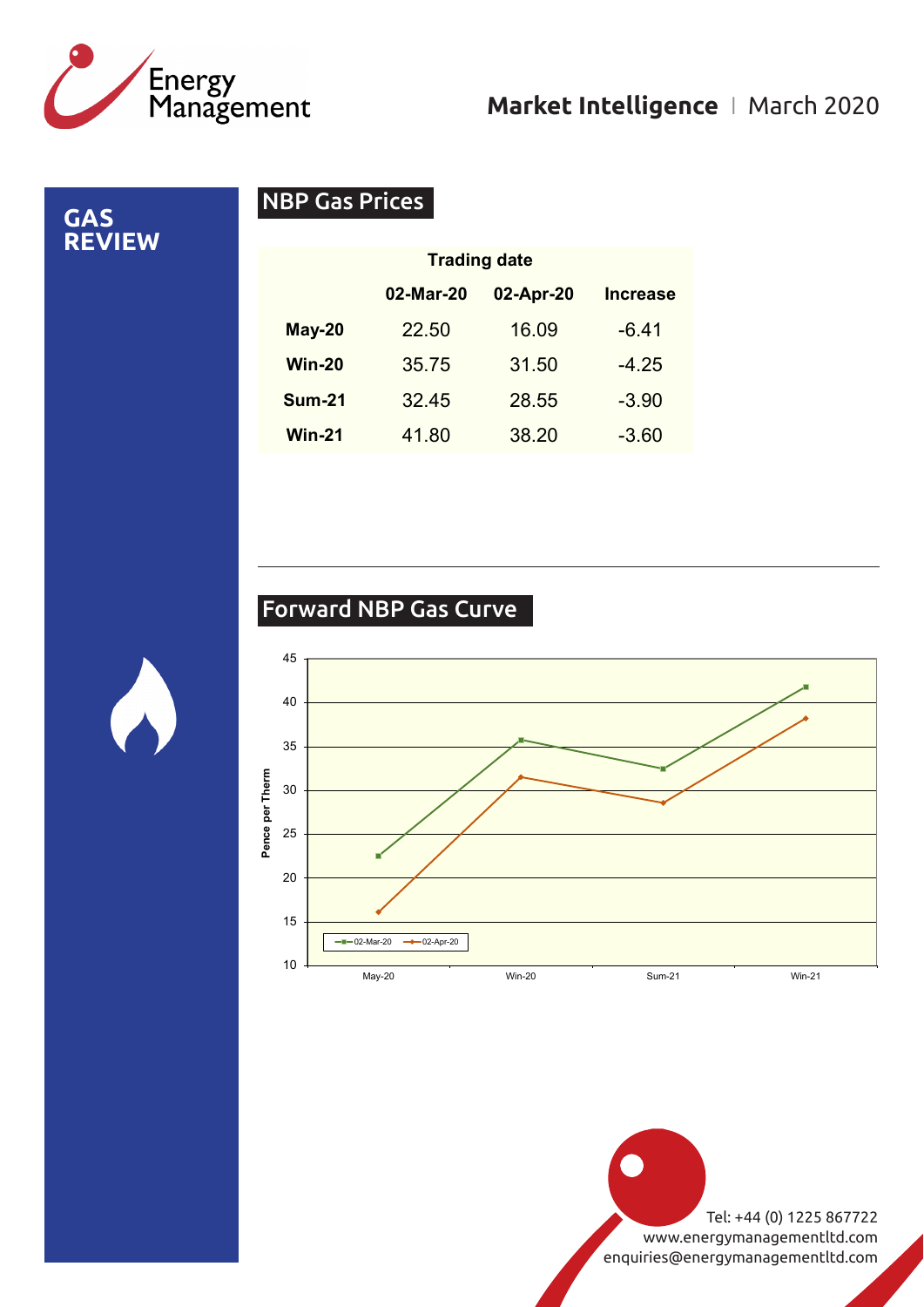![](_page_3_Picture_0.jpeg)

### **Market Intelligence** I March 2020

### **ELECTRICITY REVIEW**

### Electricity News

### Prices hit hard

The uncertainty surrounding the impact of the coronavirus on both global demand and economic growth have caused UK forward power prices to remain unsteady. Prices for April are being hit hardest, due to it being the focus for global lockdowns. Monthahead prices fell by 27% in late March, to its lowest level since 2007.

Prices have also been impacted by a drop in wind output, increased temperatures and outages at several power stations. As March progressed, prices continued to remain volatile as coronavirus concerns intensified, with German and French yearahead prices also feeling the effects. There have been new discoveries of microcracks in both

reactors at the Flamanville nuclear plant in Northern France, resulting in the units remaining offline for another six months.

At the beginning of March, a four-year ban on subsidies for UK onshore wind farms was lifted, with projects able to bid in the CFD auctions. This news came as it was confirmed that wind and biomass accounted for a record monthly share of 37.3% of UK electricity output in February, with gas accounting for just 27.5%.

If current coronavirus lockdowns are extended across Europe, prices will continue to be put under pressure in both the short and long term markets.

![](_page_3_Figure_10.jpeg)

### Undelivered Wholesale Electricity Rates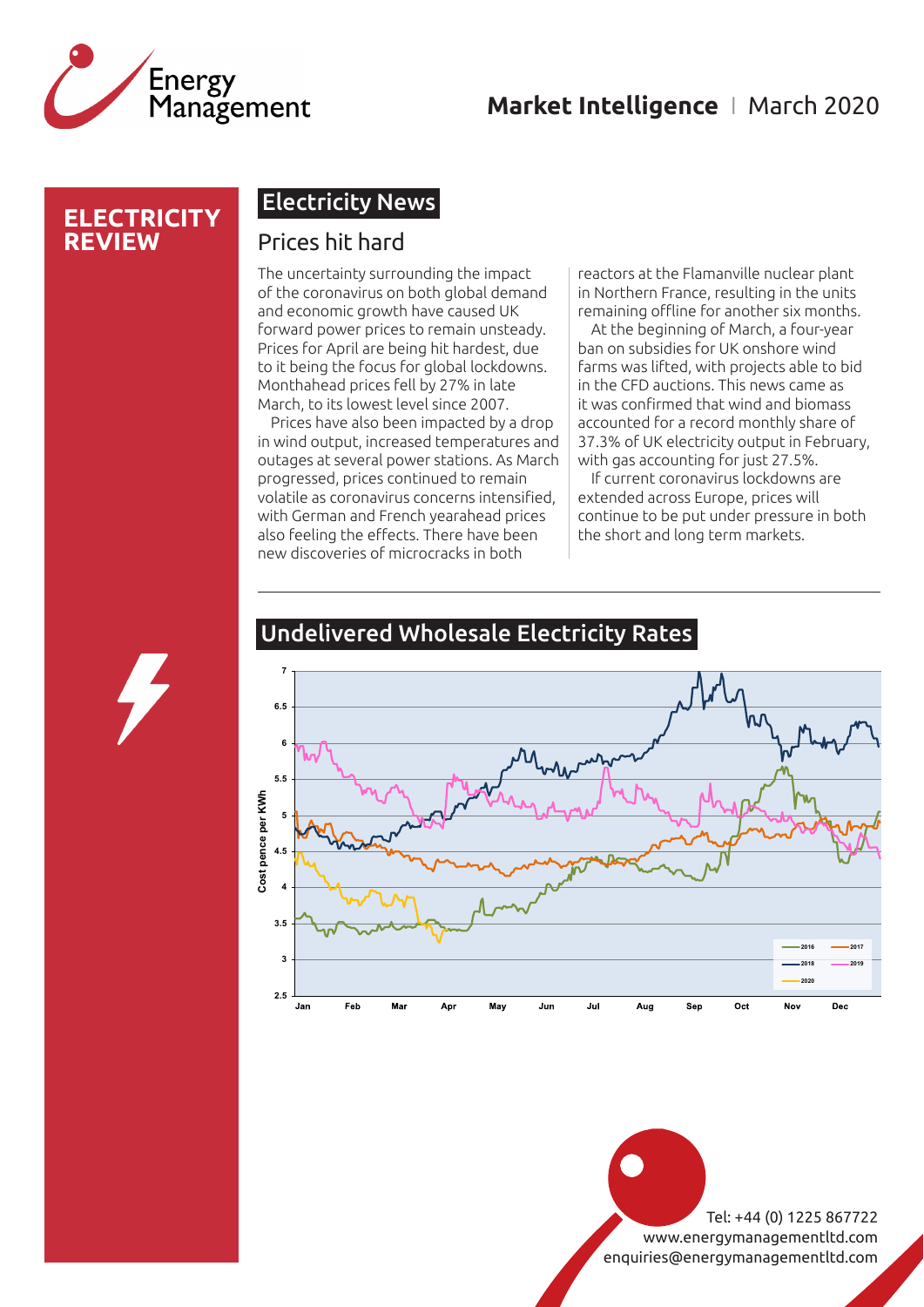# Energy<br>Management

## **Market Intelligence** I March 2020

### **ELECTRICITY REVIEW**

### OTC Power Price Assessments £/MWh

| <b>Trading date</b> |           |                 |
|---------------------|-----------|-----------------|
| 02-Mar-20           | 02-Apr-20 | <b>Increase</b> |
| 32.95               | 25.00     | $-7.95$         |
| 42.85               | 38.85     | $-4.00$         |
| 38.90               | 34.65     | $-4.25$         |
| 46.35               | 42.75     | $-3.60$         |
|                     |           |                 |

## OTC Electricity Forward Price Curve

![](_page_4_Figure_6.jpeg)